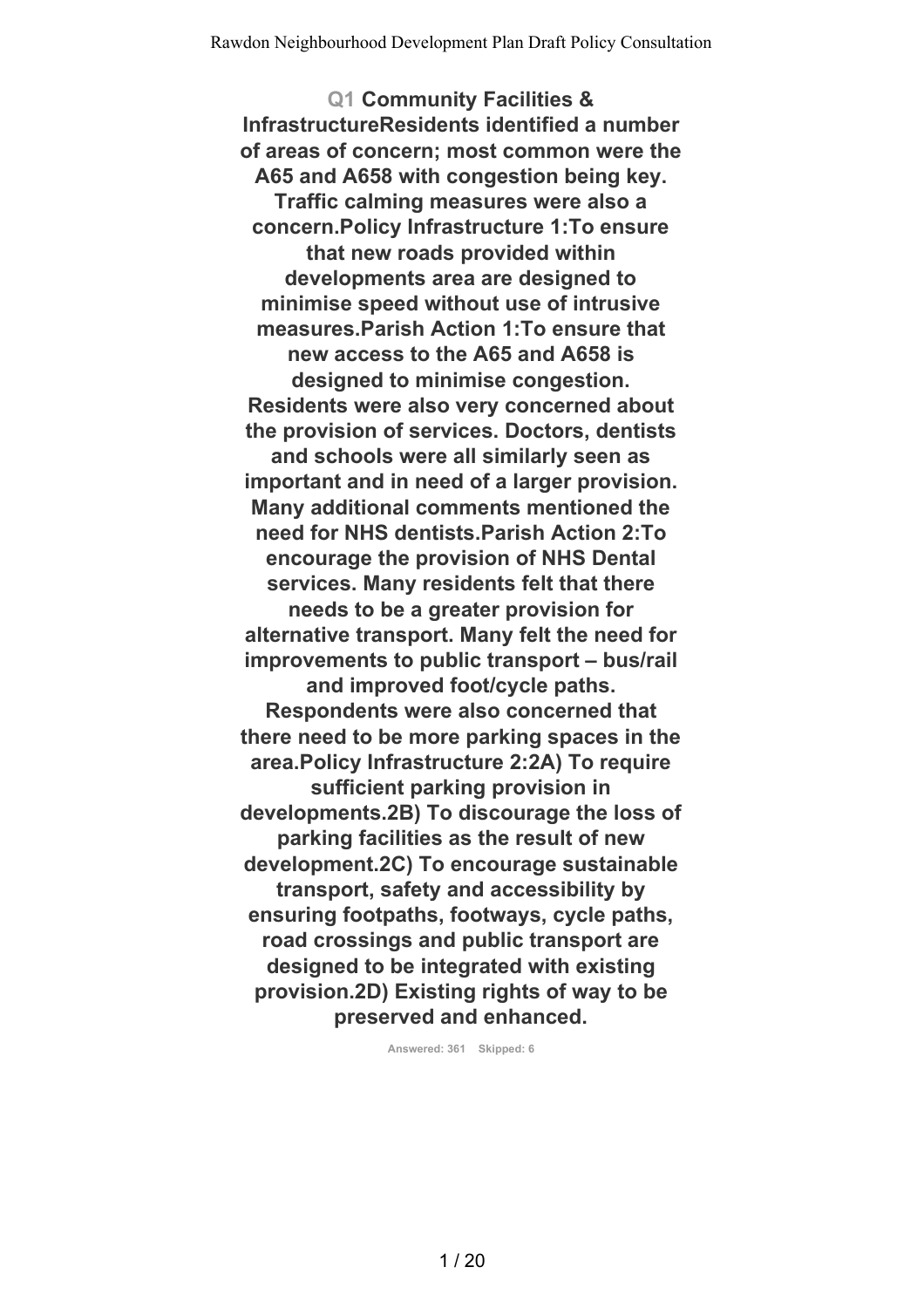

|                 | <b>Strongly Agree</b> | Agree  | No Opinion | <b>Disagree</b> | <b>Strongly Disagree</b> | Total | <b>Weighted Average</b> |
|-----------------|-----------------------|--------|------------|-----------------|--------------------------|-------|-------------------------|
| 1               | 61.70%                | 32.77% | 2.55%      | 2.55%           | 0.43%                    |       |                         |
|                 | 145                   | 77     | 6          | 6               | 1                        | 235   | 1.47                    |
| Parish Action 1 | 78.69%                | 18.18% | 2.27%      | 0.57%           | 0.28%                    |       |                         |
|                 | 277                   | 64     | 8          | 2               | 1                        | 352   | 1.26                    |
| Parish Action 2 | 61.10%                | 25.65% | 10.09%     | 2.88%           | 0.29%                    |       |                         |
|                 | 212                   | 89     | 35         | 10              | 1                        | 347   | 1.56                    |
| 2A              | 72.51%                | 22.51% | 3.80%      | 0.88%           | 0.29%                    |       |                         |
|                 | 248                   | 77     | 13         | 3               | 1                        | 342   | 1.34                    |
| 2B              | 73.91%                | 21.45% | 3.48%      | 0.87%           | 0.29%                    |       |                         |
|                 | 255                   | 74     | 12         | 3               | $\mathbf{1}$             | 345   | 1.32                    |
| 2C              | 68.91%                | 24.93% | 4.99%      | 0.88%           | 0.29%                    |       |                         |
|                 | 235                   | 85     | 17         | 3               | 1                        | 341   | 1.39                    |
| 2D              | 72.62%                | 22.77% | 2.88%      | 0.58%           | 1.15%                    |       |                         |
|                 | 252                   | 79     | 10         | $\overline{2}$  | $\overline{4}$           | 347   | 1.35                    |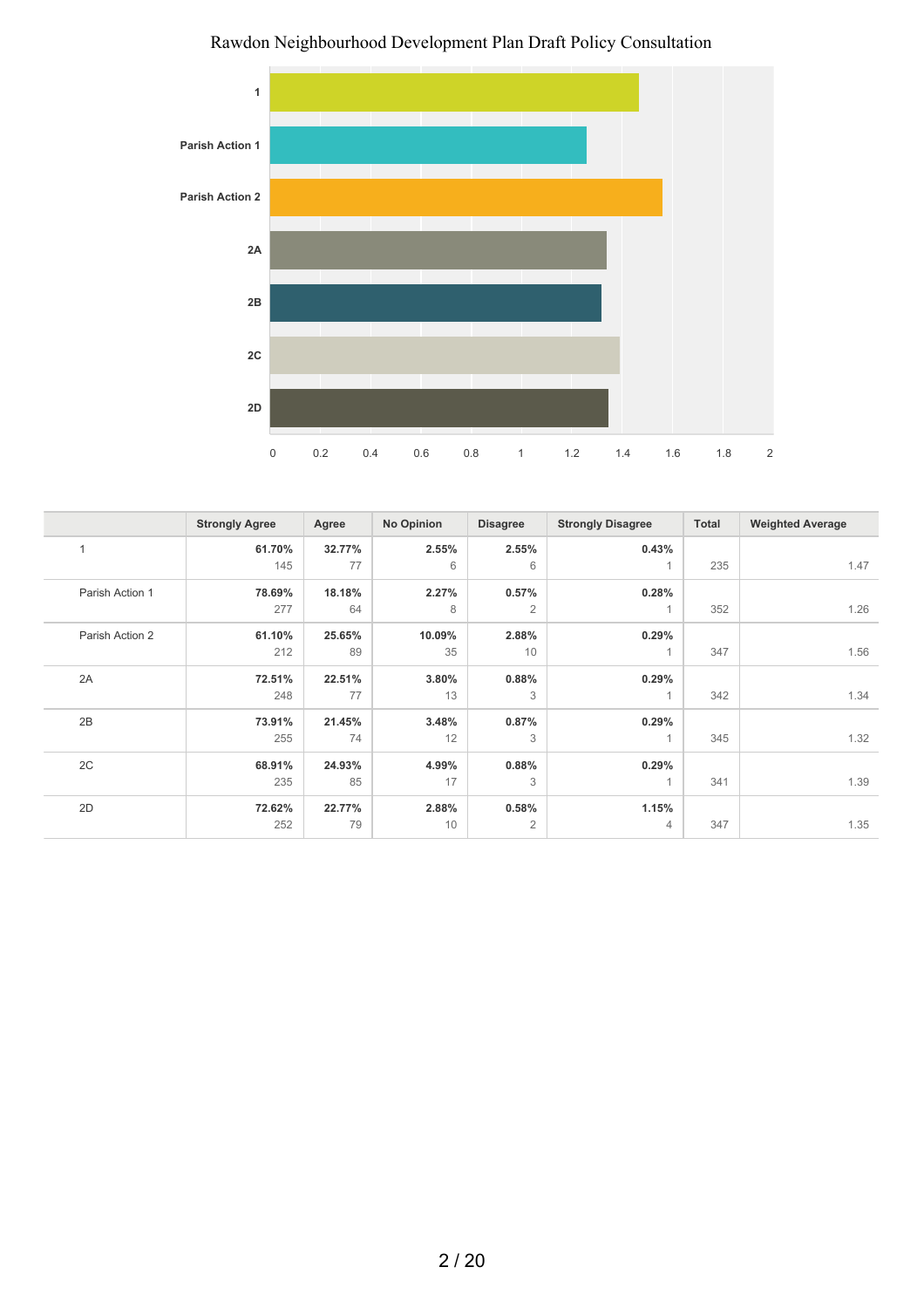**Q2 EnviromentThe majority of residents rated the Green Belt and green spaces as important issues. However Green Belt guidance is contained in National Policy (which is to protect Green Belt unless in exceptional circumstances) and Leeds City Council Policy and cannot be repeated in the Neighbourhood Plan. Residents were also concerned with litter, fly tipping and graffiti. Many comments related to dog mess and the need for litter bins.Parish Action 3:All new developments to be encouraged to provide litter and dog bins and make arrangements for the continued emptying. Many residents felt that new builds should have gardens and that paving over gardens should be restricted. Many also felt that housing should be environmentally sustainable. Policy Environment 1:1A) Encourage garden space to be incorporated into all new builds including communal developments. 1B) Encourage alternatives that restrict the loss of existing garden.1C) Encourage high standards of environmental sustainability in the design of new builds.Residents supported the creation of 'Community Green Spaces'. Green issues in general were seen as important.Policy Environment 2:2A) To identify Rawdon Billing, Littlemoor and Micklefield Park as Local Green Spaces in accordance with the NPPF.2B) To identify further greenspace to be designated as Local Green Spaces. Your suggestions are welcome.2C) To ensure areas of high biodiversity will be protected and enhanced.2D) To ensure all development aims to contribute positively to conservation and enhancement of biodiversity.2E) To identify areas of high ecological value and wildlife corridors and ensure their protection.**

**Answered: 363 Skipped: 4**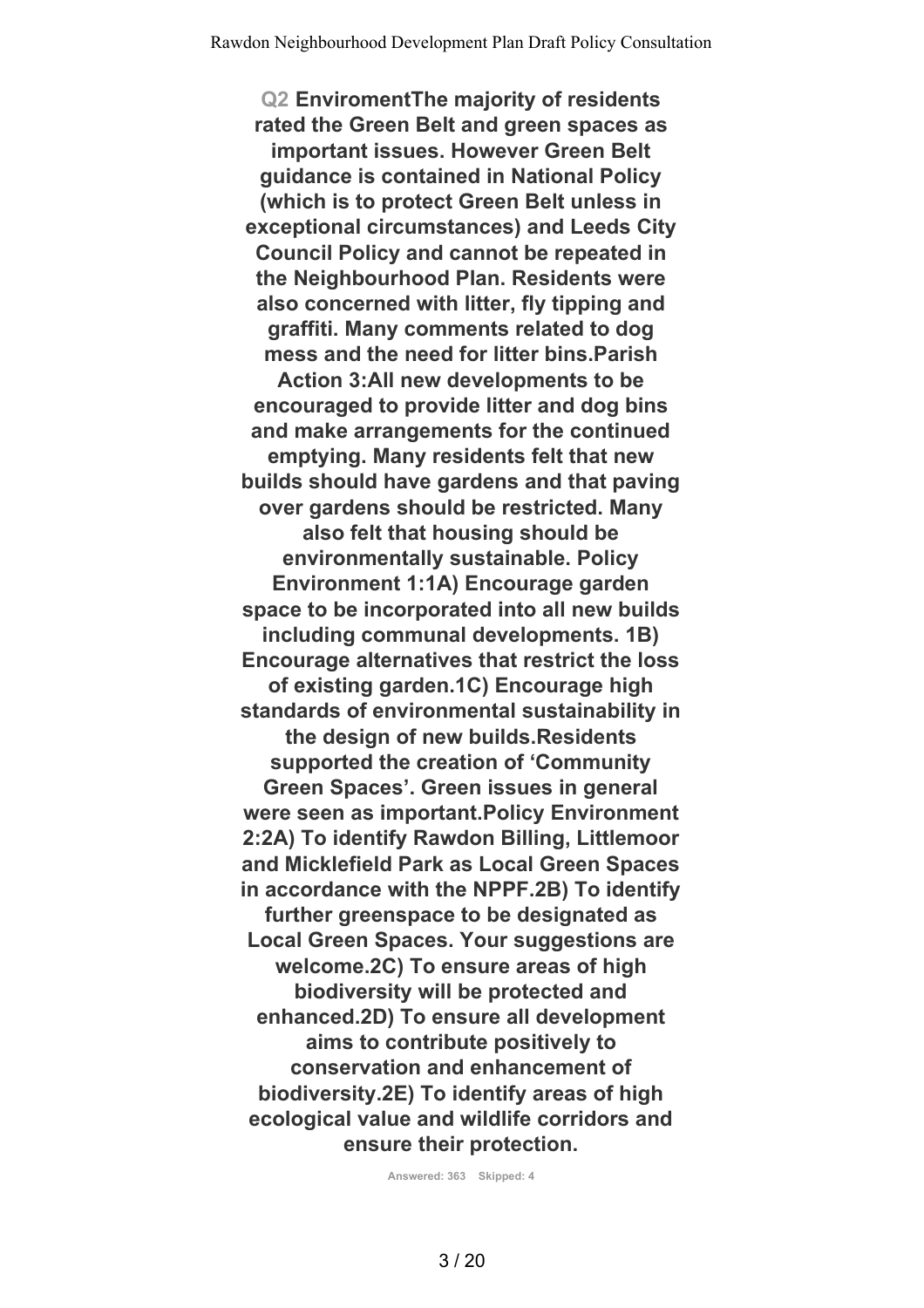

|                 | <b>Strongly Agree</b> | Agree  | <b>No Opinion</b> | <b>Disagree</b> | <b>Strongly Disagree</b> | Total | <b>Weighted Average</b> |
|-----------------|-----------------------|--------|-------------------|-----------------|--------------------------|-------|-------------------------|
| Parish Action 3 | 80.76%                | 15.77% | 1.58%             | 1.26%           | 0.63%                    |       |                         |
|                 | 256                   | 50     | 5                 | $\overline{4}$  | $\overline{2}$           | 317   | 1.25                    |
| 1A              | 62.36%                | 28.16% | 6.03%             | 3.16%           | 0.29%                    |       |                         |
|                 | 217                   | 98     | 21                | 11              | $\overline{1}$           | 348   | 1.51                    |
| 1B              | 54.47%                | 32.28% | 8.93%             | 2.59%           | 1.73%                    |       |                         |
|                 | 189                   | 112    | 31                | 9               | 6                        | 347   | 1.65                    |
| 1C              | 59.25%                | 35.55% | 4.62%             | 0.29%           | 0.29%                    |       |                         |
|                 | 205                   | 123    | 16                | 1               | $\overline{1}$           | 346   | 1.47                    |
| 2A              | 89.80%                | 7.93%  | 1.70%             | 0.28%           | 0.28%                    |       |                         |
|                 | 317                   | 28     | 6                 | $\overline{1}$  | 1                        | 353   | 1.13                    |
| 2B              | 63.37%                | 28.78% | 6.69%             | 0.87%           | 0.29%                    |       |                         |
|                 | 218                   | 99     | 23                | 3               | $\overline{1}$           | 344   | 1.46                    |
| 2C              | 61.88%                | 31.67% | 5.57%             | 0.59%           | 0.29%                    |       |                         |
|                 | 211                   | 108    | 19                | 2               | $\overline{1}$           | 341   | 1.46                    |
| 2D              | 61.92%                | 31.98% | 4.94%             | 0.87%           | 0.29%                    |       |                         |
|                 | 213                   | 110    | 17                | 3               | $\overline{1}$           | 344   | 1.46                    |
| 2E              | 69.45%                | 25.65% | 4.32%             | 0.29%           | 0.29%                    |       |                         |
|                 | 241                   | 89     | 15                | 1               | $\overline{1}$           | 347   | 1.36                    |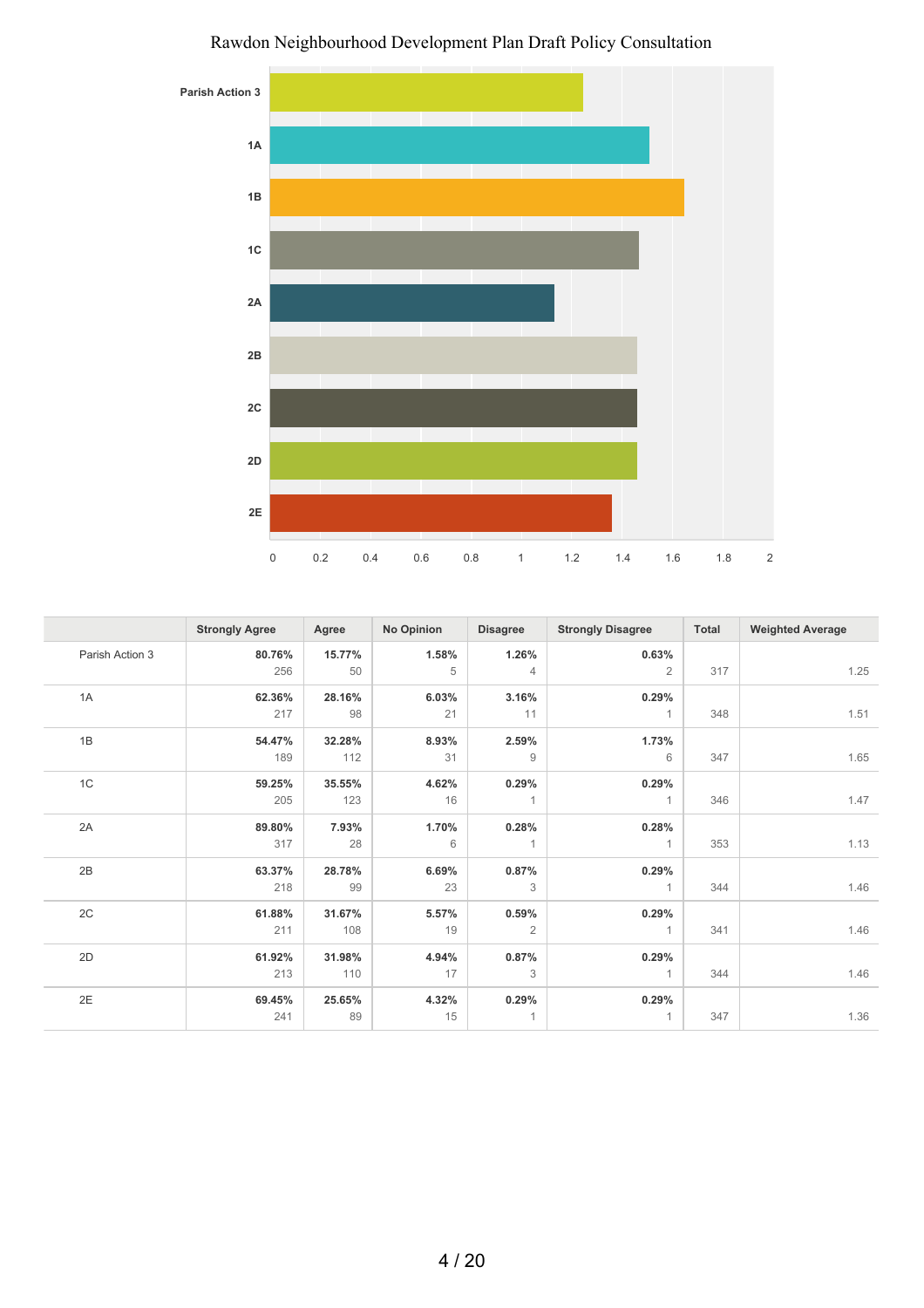**Q3 DesignThe majority of residents felt a mixture of materials and methods should be used in new buildings. Many respondents felt that any new buildings should be in keeping with/ sympathetic to the surrounding buildings.Policy Design 1:New development will be required to ensure the design is sympathetic to its immediate surroundings.The majority of residents felt new buildings should match existing surrounding buildings. Other comments included buildings should be of high quality.Policy Design 2:2A) Developers will be required to use building designs and materials that reflect their immediate surroundings. Modern and traditional materials are acceptable depending on location, with materials reflecting Rawdon's historical heritage used in preference. 2B) The emphasis must be on high quality construction.Designing out crime & antisocial behaviour was the greatest concern of residents followed closely by street furniture & street scene, then shop frontages & signage.Policy Design 3:3A) Development should take account of Secured by Design and up to date Urban Design architectural and layout practices to design out crime and anti-social behaviour.3B) Shop frontages must have a traditional appearance.Parish Action 4To encourage the use of traditional style street furniture.**

**Answered: 357 Skipped: 10**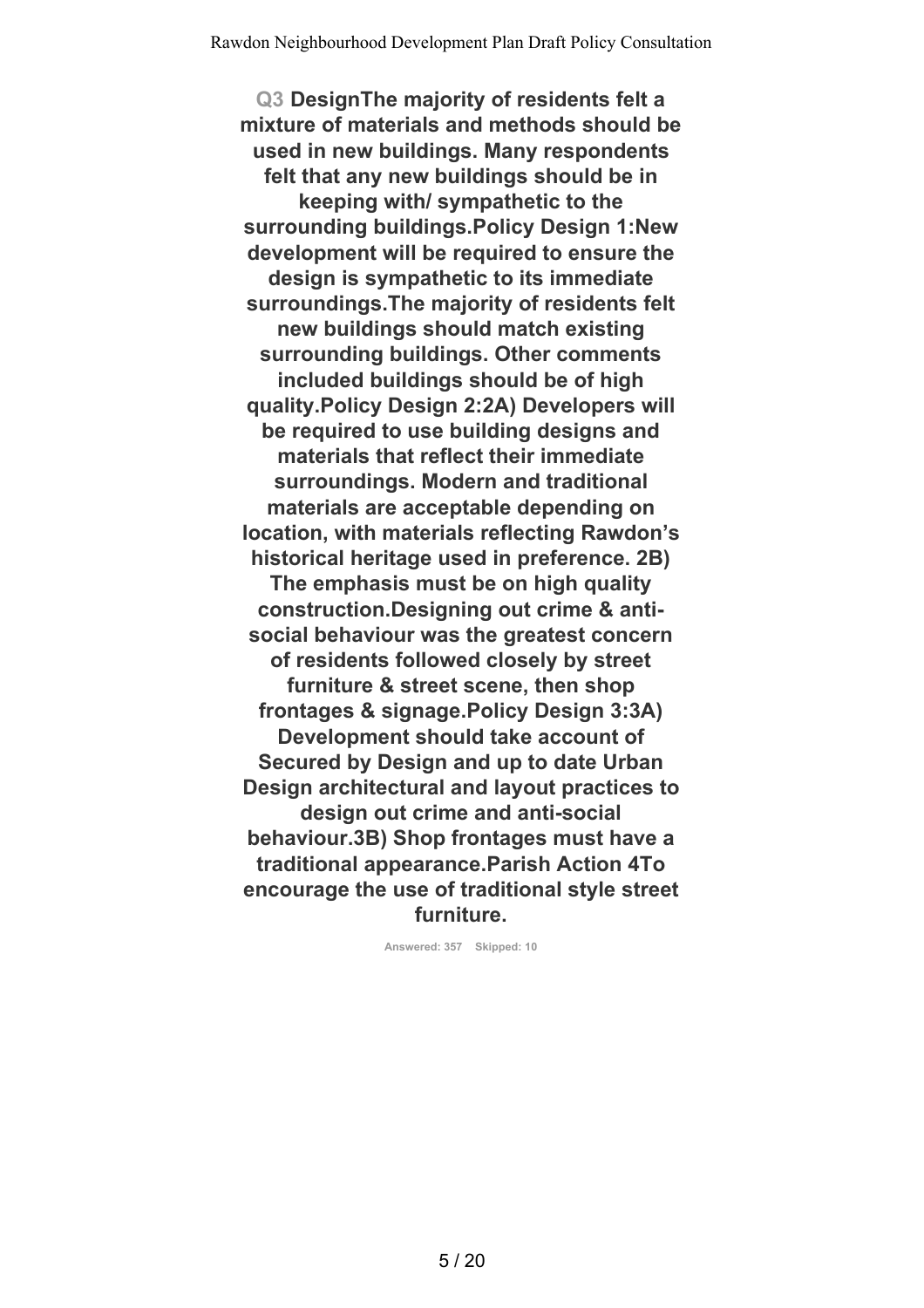

Rawdon Neighbourhood Development Plan Draft Policy Consultation

|                 | <b>Strongly Agree</b> | Agree  | <b>No Opinion</b> | <b>Disagree</b> | <b>Strongly Disagree</b> | Total | <b>Weighted Average</b> |
|-----------------|-----------------------|--------|-------------------|-----------------|--------------------------|-------|-------------------------|
|                 | 67.44%                | 27.03% | 2.62%             | 2.03%           | 0.87%                    |       |                         |
|                 | 232                   | 93     | 9                 | $\overline{7}$  | 3                        | 344   | 1.42                    |
| 2A              | 62.78%                | 30.40% | 2.56%             | 3.13%           | 1.14%                    |       |                         |
|                 | 221                   | 107    | 9                 | 11              | $\overline{4}$           | 352   | 1.49                    |
| 2B              | 66.48%                | 29.23% | 3.72%             | $0.00\%$        | 0.57%                    |       |                         |
|                 | 232                   | 102    | 13                | $\Omega$        | $\overline{2}$           | 349   | 1.39                    |
| 3A              | 63.37%                | 31.98% | 3.78%             | $0.00\%$        | 0.87%                    |       |                         |
|                 | 218                   | 110    | 13                | $\mathbf 0$     | 3                        | 344   | 1.43                    |
| 3B              | 47.98%                | 32.37% | 12.14%            | 6.07%           | 1.45%                    |       |                         |
|                 | 166                   | 112    | 42                | 21              | 5                        | 346   | 1.81                    |
| Parish Action 4 | 47.87%                | 34.45% | 12.50%            | 4.27%           | 0.91%                    |       |                         |
|                 | 157                   | 113    | 41                | 14              | 3                        | 328   | 1.76                    |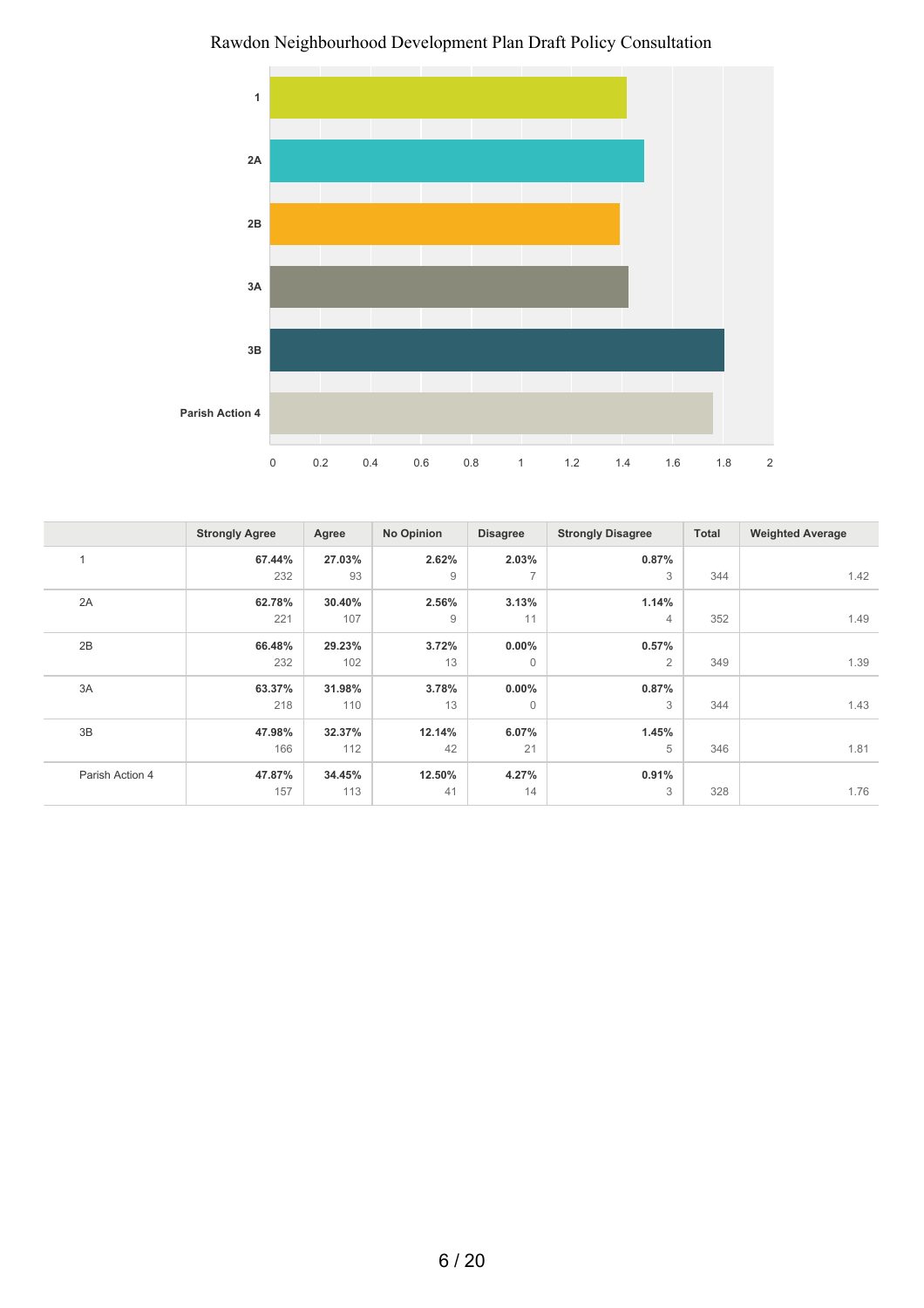**Q4 ConservationGreen spaces and the countryside were seen by residents as important areas that should be conserved. The majority of residents felt that Rawdon's conservation areas should be strengthened and expanded. The Billing and Town Street were suggested as areas to protect.Policy Conservation 1:1A) Policies will seek to ensure the Conservation Areas are enhanced by any new development.1B) To incorporate the Conservation Areas' appraisal and management plans into the Neighbourhood Plan.1C) Policies will seek to ensure the character of Town Street is preserved.Parish Action 5To consider the creation of a Town Street Conservation Area in conjunction with Leeds City Council.The village identity of Rawdon was also ranked highly as something that should be protected.Policy Conservation 2:Policies will seek to maintain the established pattern of development and the distinctive identities of the different areas by identifying areas of separation.The majority of residents felt that heritage buildings should be retained. Other comments suggested finding modern uses for heritage buildings.Policy Conservation 3:To consider the creation and adoption of a local list of heritage buildings with policies to ensure that the reuse of vacant heritage buildings is not detrimental to their character and appearance.**

**Answered: 358 Skipped: 9**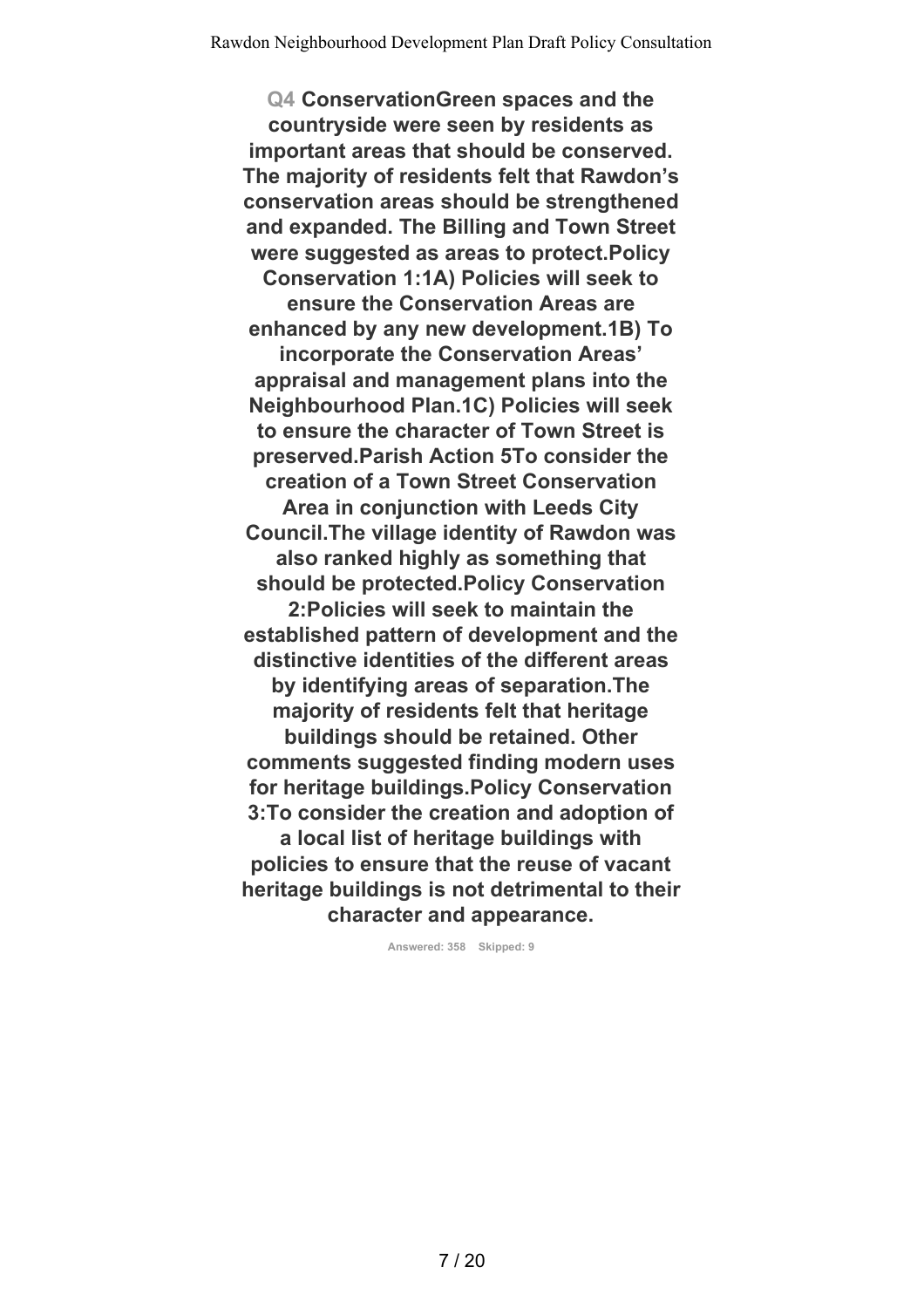

Rawdon Neighbourhood Development Plan Draft Policy Consultation

|                 | <b>Strongly Agree</b> | Agree  | <b>No Opinion</b> | <b>Disagree</b>          | <b>Strongly Disagree</b> | <b>Total</b> | <b>Weighted Average</b> |
|-----------------|-----------------------|--------|-------------------|--------------------------|--------------------------|--------------|-------------------------|
| 1A              | 72.46%                | 25.22% | 1.74%             | 0.58%                    | $0.00\%$                 |              |                         |
|                 | 250                   | 87     | 6                 | 2                        | $\mathbf{0}$             | 345          | 1.30                    |
| 1B              | 63.45%                | 32.16% | 4.39%             | $0.00\%$                 | $0.00\%$                 |              |                         |
|                 | 217                   | 110    | 15                | $\mathbf 0$              | 0                        | 342          | 1.41                    |
| 1C              | 63.48%                | 30.43% | 4.93%             | 1.16%                    | $0.00\%$                 |              |                         |
|                 | 219                   | 105    | 17                | $\overline{4}$           | 0                        | 345          | 1.44                    |
| Parish Action 5 | 56.97%                | 33.94% | 6.36%             | 2.42%                    | 0.30%                    |              |                         |
|                 | 188                   | 112    | 21                | 8                        | 1                        | 330          | 1.55                    |
| $\overline{2}$  | 50.00%                | 38.99% | 8.63%             | 2.38%                    | $0.00\%$                 |              |                         |
|                 | 168                   | 131    | 29                | 8                        | $\mathbf{0}$             | 336          | 1.63                    |
| 3               | 54.09%                | 39.47% | 4.39%             | 2.05%                    | $0.00\%$                 |              |                         |
|                 | 185                   | 135    | 15                | $\overline{\phantom{a}}$ | $\mathbf{0}$             | 342          | 1.54                    |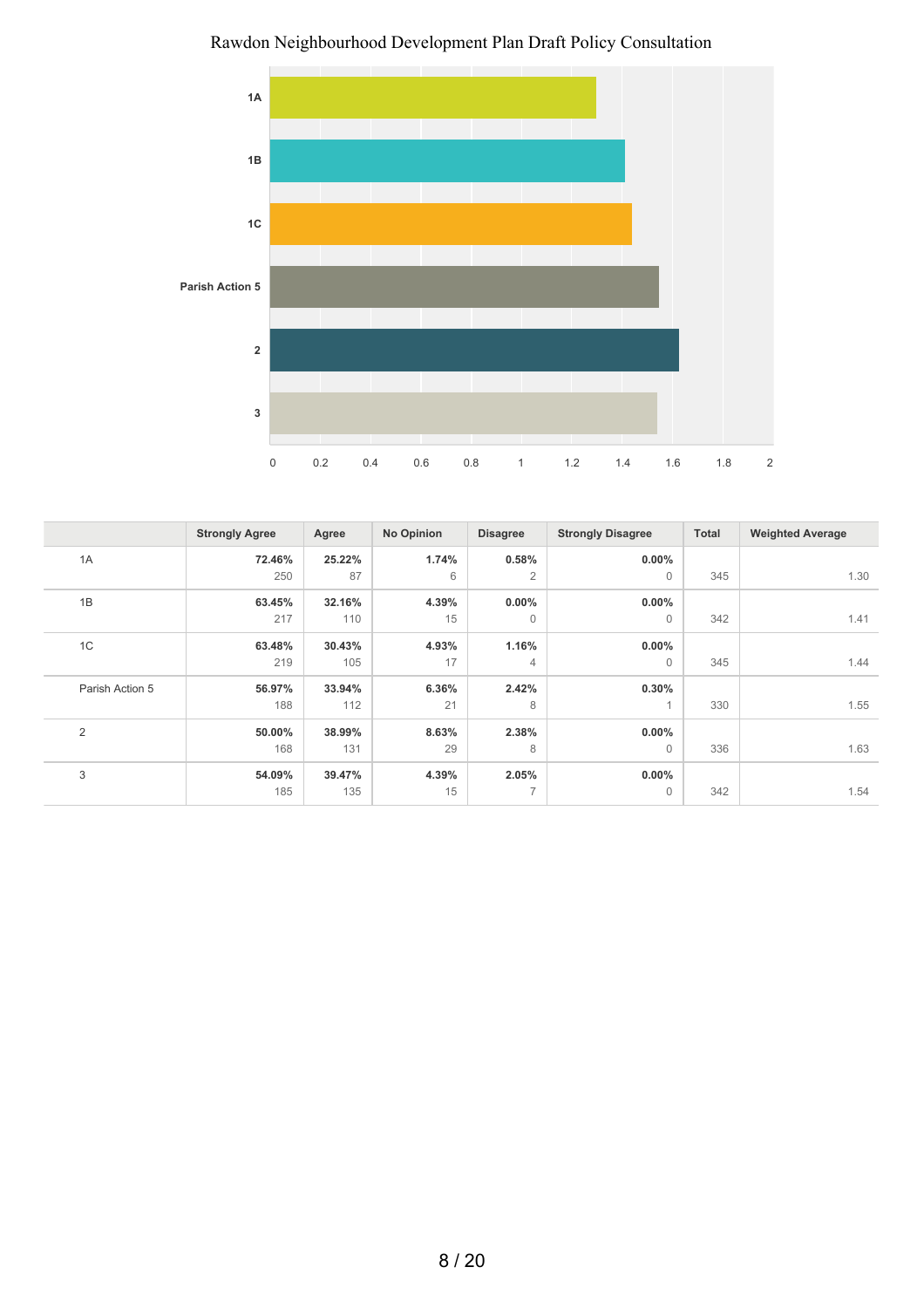**Q5 ShoppingThe majority of residents favoured traditional shop frontages with many requesting a farmers' market.They also felt greater parking provision in shopping areas would help preserve independent shops.Policy Shopping 1:To ensure new development in shopping areas (Town Street and Harrogate Road) maintains the vitality and viability of the areas and ensure any housing built within the areas or in the adjacent areas has enhanced parking.Parish Action 6:To investigate potential sites to encourage the creation of additional parking areas close to the shopping streets.Parish Action 7:To encourage and facilitate the creation of a vibrant farmers' market.**



|                 | <b>Strongly Agree</b> | Agree  | <b>No Opinion</b> | <b>Disagree</b> | <b>Strongly Disagree</b> | <b>Total</b> | <b>Weighted Average</b> |
|-----------------|-----------------------|--------|-------------------|-----------------|--------------------------|--------------|-------------------------|
|                 | 68.75%                | 26.25% | 3.75%             | 0.94%           | 0.31%                    |              |                         |
|                 | 220                   | 84     | 12                | 3               |                          | 320          | 1.38                    |
| Parish Action 6 | 65.90%                | 24.57% | 5.20%             | 3.47%           | 0.87%                    |              |                         |
|                 | 228                   | 85     | 18                | 12              | 3                        | 346          | 1.49                    |
| Parish Action 7 | 46.24%                | 26.30% | 21.39%            | 4.05%           | 2.02%                    |              |                         |
|                 | 160                   | 91     | 74                | 14              |                          | 346          | 1.89                    |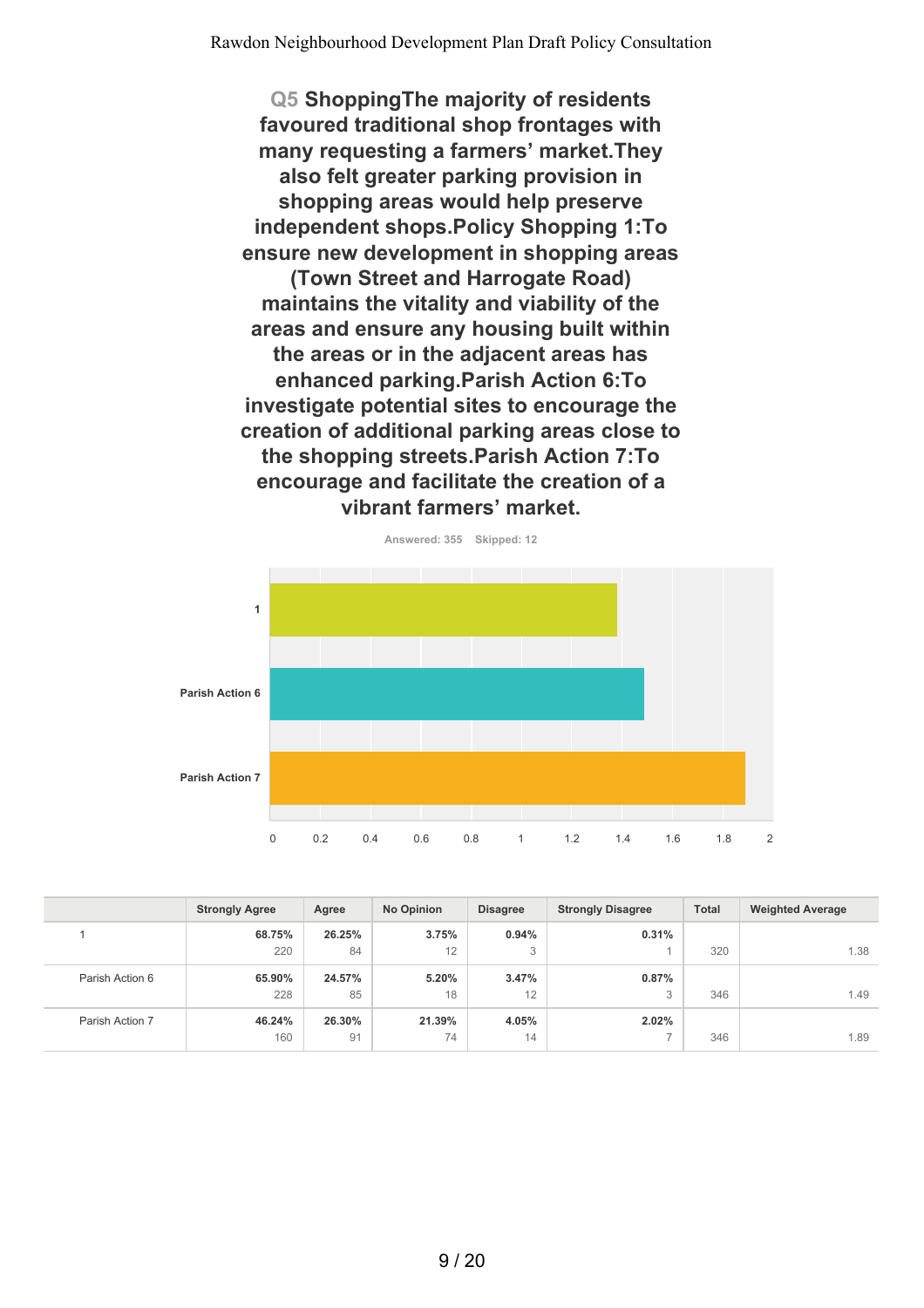**Q6 Young PeopleThe community felt that developers should include open spaces in their plans and provide funding for services and activity sites in Rawdon.Parish Action 8:When new development creates new open spaces, consideration should be given to providing facilities for young people such as shelters with Wi-Fi hotspots. Funding of such facilities is one thing the Parish Council can seek to address via the Community Infrastructure Levy rather than by making specific policy.**



|                 | <b>Strongly Agree</b> | Agree  | <b>No Opinion</b><br><b>Disagree</b> |        | <b>Strongly Disagree</b> | <b>Total</b> | <b>Weighted Average</b> |
|-----------------|-----------------------|--------|--------------------------------------|--------|--------------------------|--------------|-------------------------|
| Parish Action 8 | 27.00%                | 34.00% | 18.33%                               | 14.33% | 6.33%                    |              |                         |
|                 | 81                    | 102    | $- -$<br>55                          | 43     | 19                       | 300          | 2.39                    |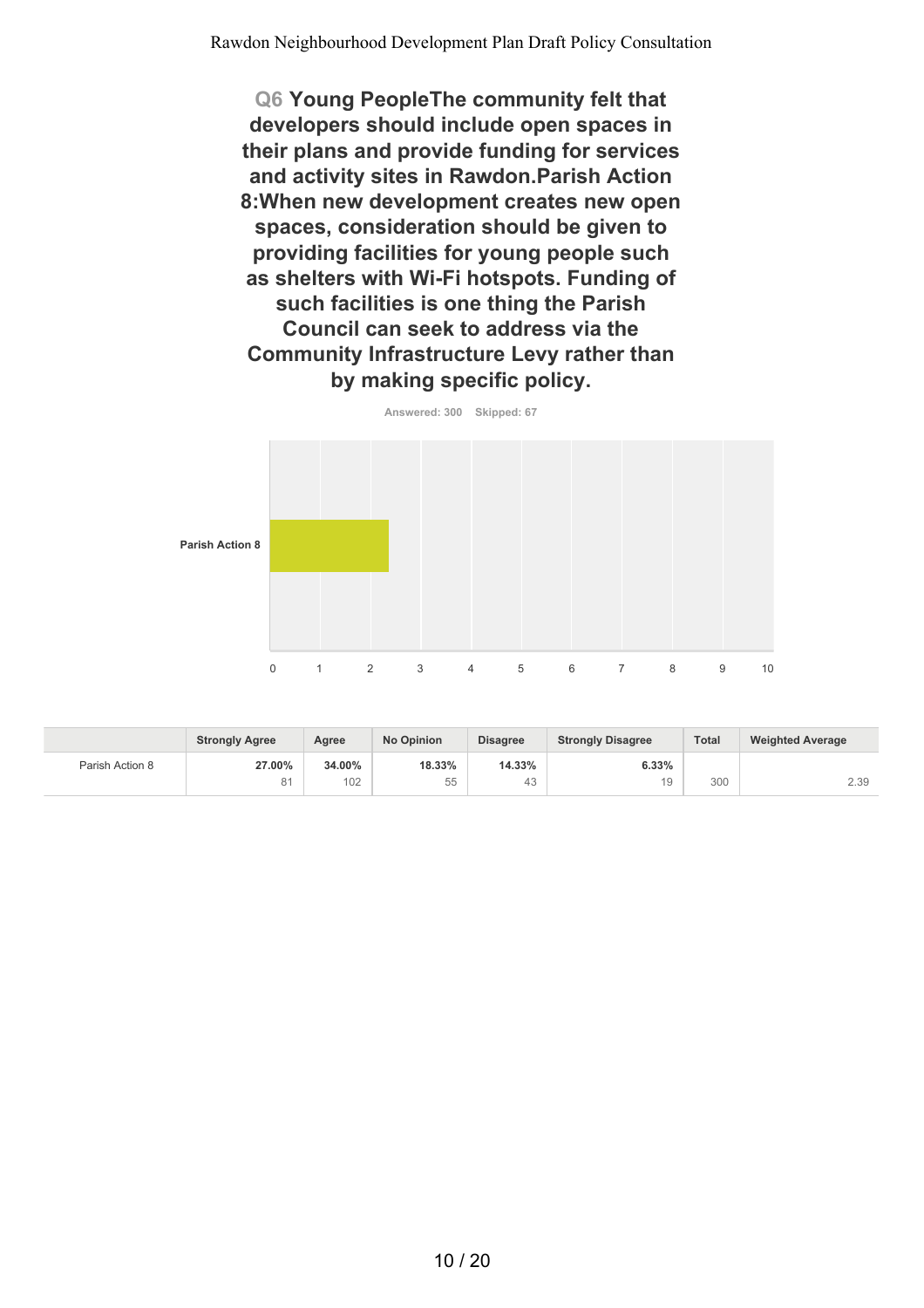**Q7 LeisureThe most commonly used facilities were green spaces and the library. The most commonly used facilities outside Rawdon were the cinema and swimming pool. Rawdon Billing was the most important leisure facility for residents followed by Micklefield Park. Sports fields/clubs, the library and community facilities were also classed as important.Policy Leisure 1:1A) To retain community uses of buildings wherever possible.1B) To encourage the change of use of buildings, other than those where restrictions apply, to providers of services.1C) To apply conditions to the change of use to ensure continuity of those services.**



|    | <b>Strongly Agree</b> | Agree  | <b>No Opinion</b> | <b>Disagree</b> | <b>Strongly Disagree</b> | <b>Total</b> | <b>Weighted Average</b> |
|----|-----------------------|--------|-------------------|-----------------|--------------------------|--------------|-------------------------|
| 1A | 58.50%                | 36.89% | 3.17%             | 1.15%           | 0.29%                    |              |                         |
|    | 203                   | 128    | 11                | 4               |                          | 347          | 1.48                    |
| 1B | 44.71%                | 40.59% | 13.24%            | 1.18%           | 0.29%                    |              |                         |
|    | 152                   | 138    | 45                | 4               |                          | 340          | 1.72                    |
| 1C | 42.82%                | 45.75% | 9.68%             | 1.17%           | 0.59%                    |              |                         |
|    | 146                   | 156    | 33                | 4               | $\overline{2}$           | 341          | 1.71                    |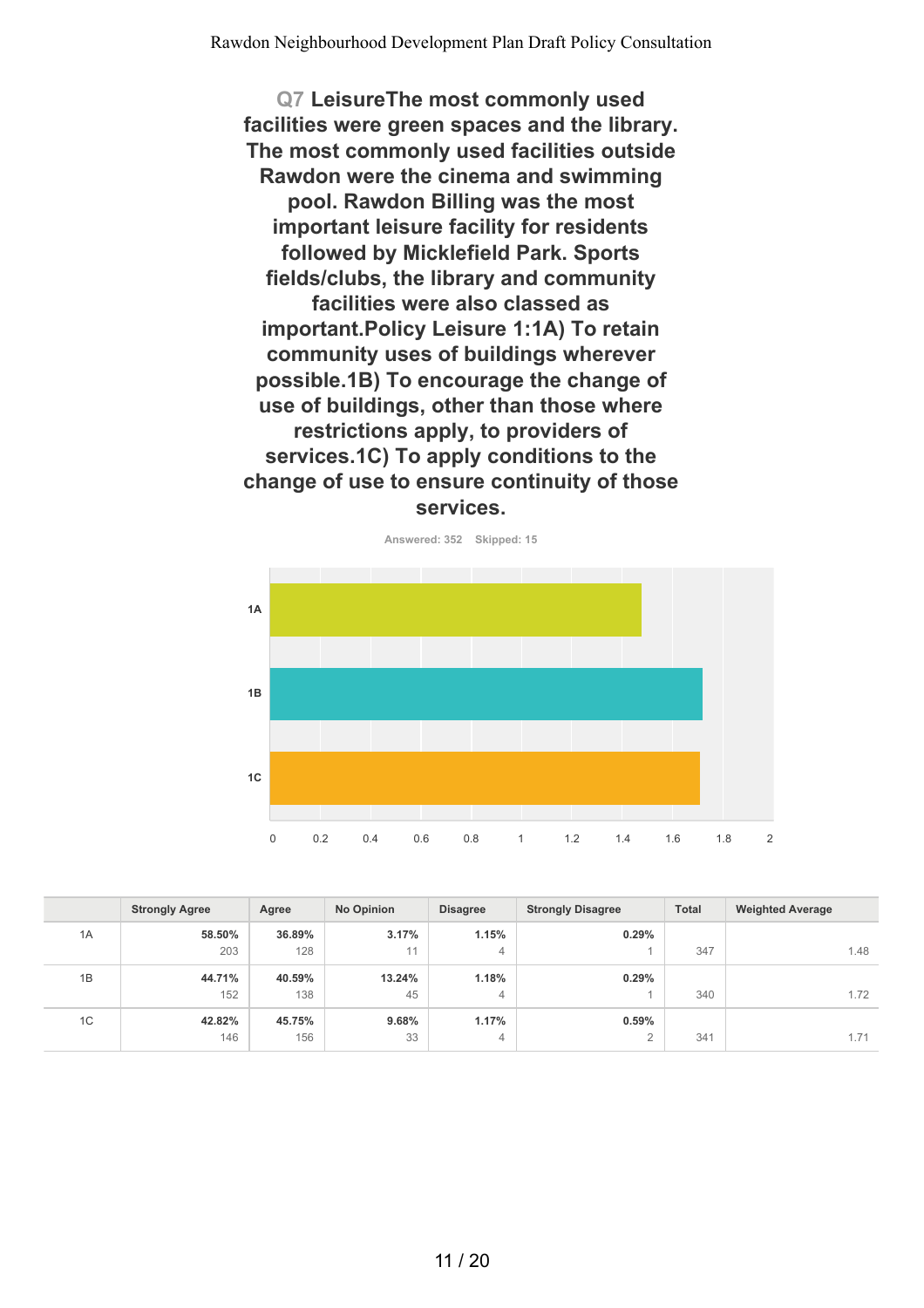**Q8 EmploymentThe majority of residents felt the Neighbourhood Plan should address job creation and local business.Policy Employment 1:Existing employment in Rawdon should be retained. Expansion of existing businesses will be encouraged providing this meets criteria elsewhere in the plan.The most common business types that residents felt suited Rawdon were farming, retail and office based business.Policy Employment 2:Viable proposals that will deliver employment, especially in small scale retail, office and farming, will be supported provided they meet criteria elsewhere in the plan.**



|          | <b>Strongly Agree</b> | Agree  | <b>Opinion</b> | <b>Disagree</b> | <b>Strongly Disagree</b> | <b>Total</b> | <b>Weighted Average</b> |
|----------|-----------------------|--------|----------------|-----------------|--------------------------|--------------|-------------------------|
|          | 54.20%                | 37.39% | 6.09%          | 1.74%           | 0.58%                    |              |                         |
|          | 187                   | 129    | 21             | 6               | ∼                        | 345          | 1.57                    |
| <u>_</u> | 52.62%                | 38.37% | 7.27%          | 1.16%           | 0.58%                    |              |                         |
|          | 181                   | 132    | 25             | 4               |                          | 344          | 1.59                    |

**Answered: 351 Skipped: 16**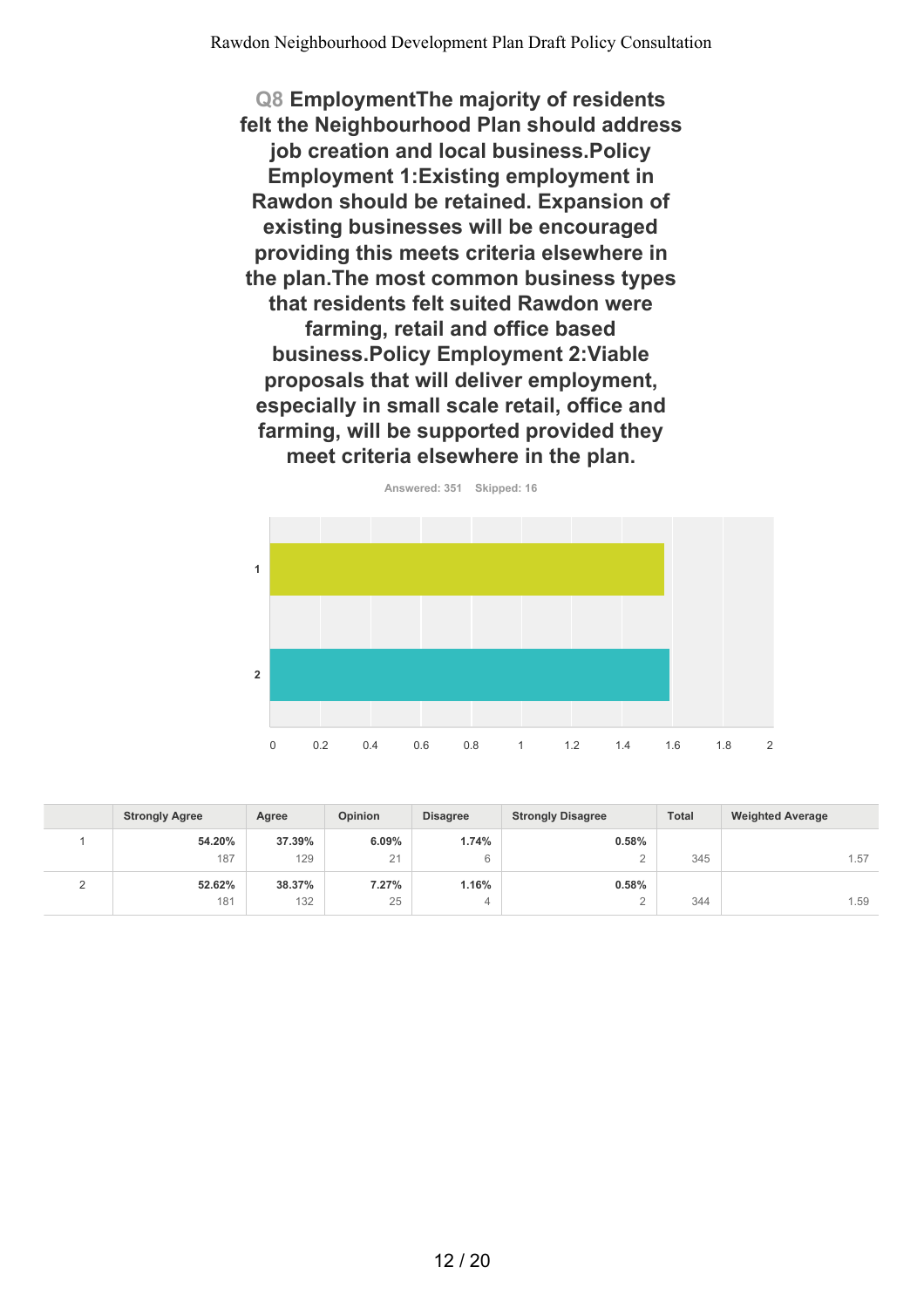**Q9 Aging PopulationThe community felt that developers should be required to provide affordable retirement housing, sheltered retired accommodation and funding for services in Rawdon. Many respondents felt that these would open up housing for families in the area.It is clear from comments made by members of the community that they view 'affordable housing' not only as housing at an affordable rent - but also as housing which retired people can afford to buy.Policy Ageing Population 1:1A) To encourage developments to include a percentage of housing which is specifically designed for elderly residents (Lifetime Homes standard) in both affordable housing and open market housing.1B) To consider the allocation of one of Leeds' proposed sites as a site for housing for the elderly.1C) To encourage the provision of sheltered accommodation in any larger scale developments.**



**Answered: 351 Skipped: 16**

|    | <b>Strongly Agree</b> | Agree  | <b>No Opinion</b> | <b>Disagree</b> | <b>Total</b><br><b>Strongly Disagree</b> |     | <b>Weighted Average</b> |
|----|-----------------------|--------|-------------------|-----------------|------------------------------------------|-----|-------------------------|
| 1A | 57.76%                | 31.90% | 5.75%             | 3.74%           | 0.86%                                    |     |                         |
|    | 201                   | 111    | 20                | 13              | 3                                        | 348 | 1.58                    |
| 1B | 48.10%                | 31.49% | 13.12%            | 6.12%           | 1.17%                                    |     |                         |
|    | 165                   | 108    | 45                | 21              | 4                                        | 343 | 1.81                    |
| 1C | 50.43%                | 32.17% | 10.14%            | 5.51%           | 1.74%                                    |     |                         |
|    | 174                   | 111    | 35                | 19              | 6                                        | 345 | 1.76                    |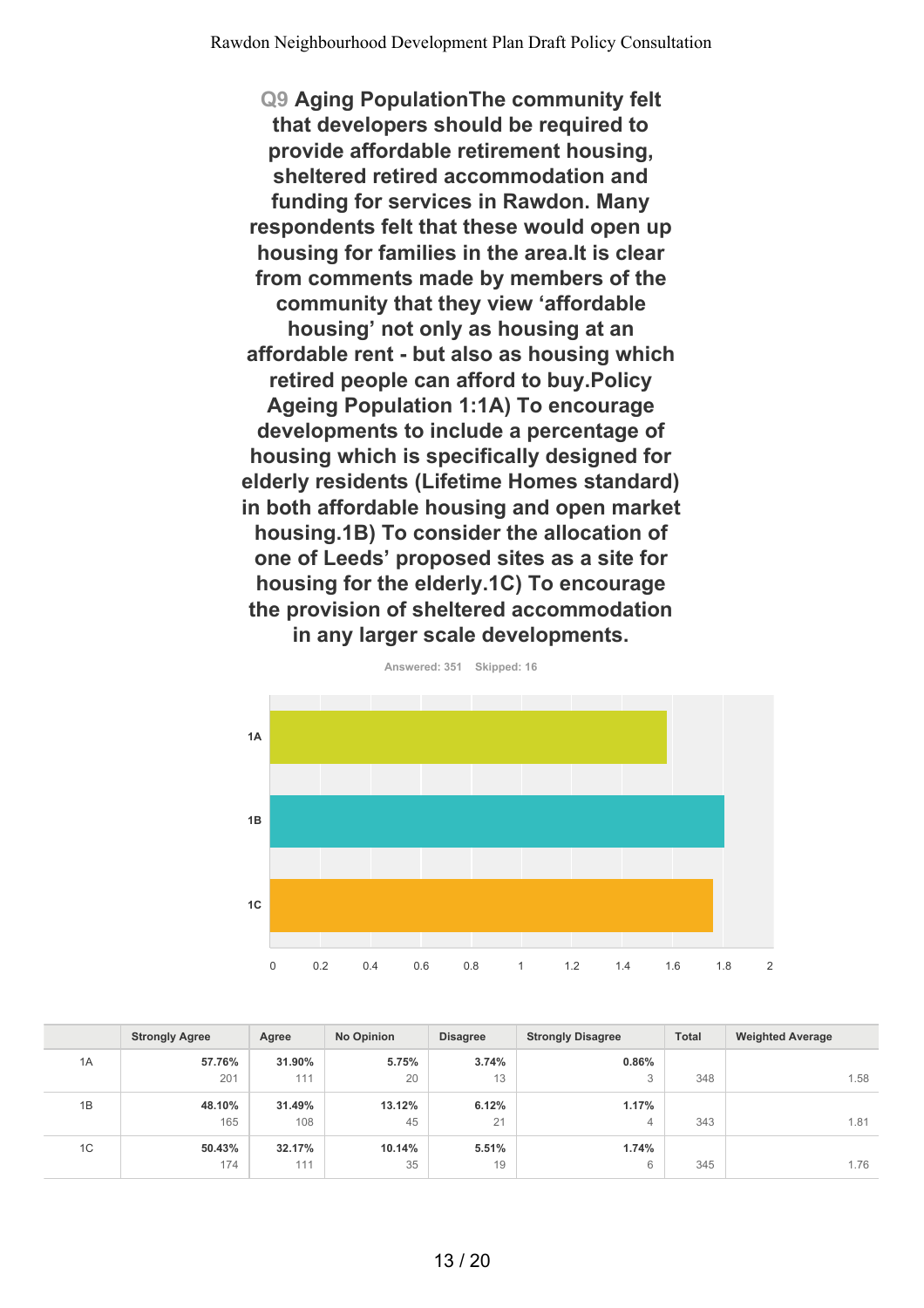**Q10 EducationThe most popular option for increasing school places was to increase places in all existing schools. Policy Education 1):To ensure that any new school places that may be required are delivered through the expansion of existing schools.Residents felt most strongly that there should be on site drop off parking at schools as well as traffic & parking restrictions. Many also felt that alternative forms of transport to cars should be encouraged.Parish Action 9:To ensure that the provision of school places is planned to match pupil numbers from any new housing.Parish Action 10:To ensure measures to facilitate drop off and pick up of pupils and parking for buses, designed to avoid disrupting existing traffic are incorporated into schools' expansion designs.Parish Action 11:To encourage the provision of safe walkways and road crossings to encourage walking to school.**



**Answered: 357 Skipped: 10**

|                 | <b>Strongly Agree</b> | Agree  | <b>No Opinion</b> | <b>Disagree</b>    | <b>Strongly Disagree</b> | <b>Total</b> | <b>Weighted Average</b> |
|-----------------|-----------------------|--------|-------------------|--------------------|--------------------------|--------------|-------------------------|
|                 | 62.62%                | 27.87% | 5.25%             | 2.95%              | 1.31%                    |              |                         |
|                 | 191                   | 85     | 16                | 9                  |                          | 305          | 1.52                    |
| Parish Action 9 | 69.32%                | 26.42% | 3.13%             | 0.85%              | 0.28%                    |              |                         |
|                 | 244                   | 93     | 11                | $\mathcal{L}$<br>◡ |                          | 352          | 1.36                    |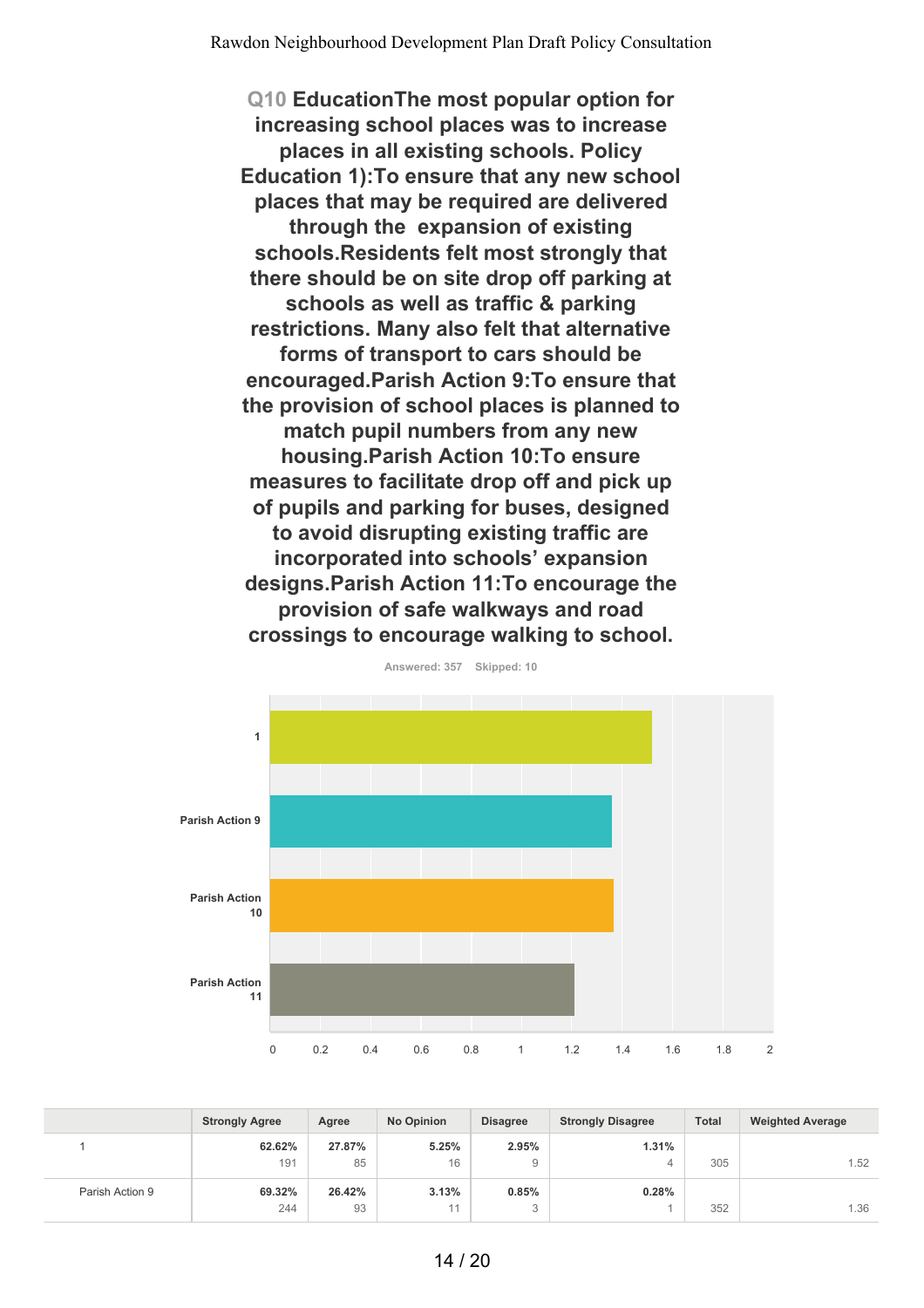| Parish Action 10 | 72.78% | 21.78% | 2.58% | 1.72% | 1.15% |     |                                 |
|------------------|--------|--------|-------|-------|-------|-----|---------------------------------|
|                  | 254    | 76     |       | 6     | 4     | 349 | 1.37                            |
| Parish Action 11 | 82.95% | 14.49% | 1.70% | 0.57% | 0.28% |     |                                 |
|                  | 292    | 51     |       | -     |       | 352 | 121<br>$\overline{\phantom{a}}$ |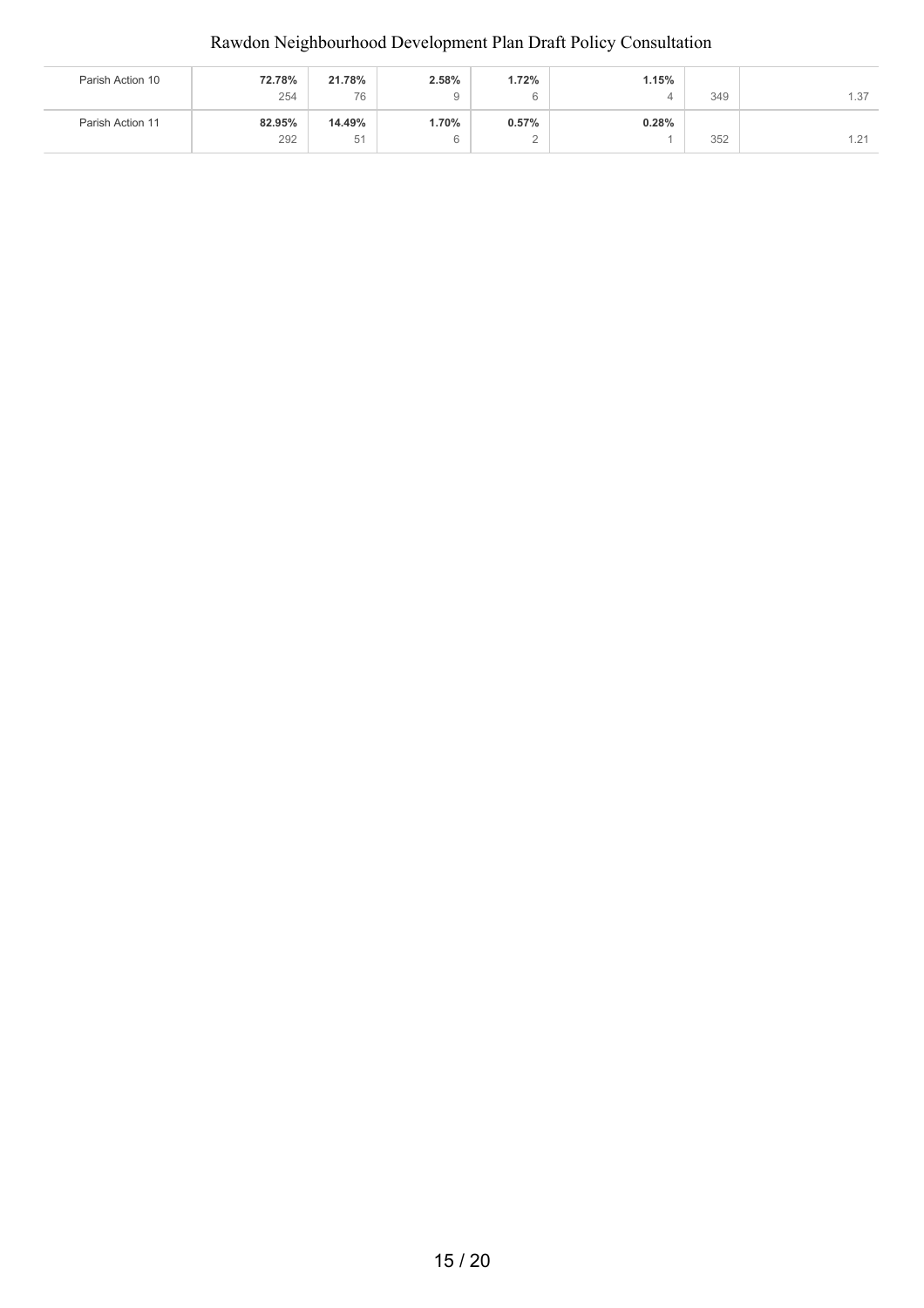**Q11 Community Infrastructure LevyThe adoption of a Neighbourhood Plan also provides greater levels of funding directly to the area. This is in the form of Community Infrastructure Levy, or CIL. Any new buildings, developments or extensions totalling over 100 square metres must now pay a compulsory contribution of £90/square metre in this area. Once the Plan is adopted, 25% of that will be available to be spent in Rawdon.The money must be spent within certain restrictions, meaning it must be seen to provide support for the community in coping with any new developments.There will not be sufficient funds to embark on major highways or other infrastructure projects, but it is likely there will be enough to make a significant difference to Rawdon.Through the consultations we have already undertaken, certain potential projects have already been identified: 1) Parking adjacent to the Billing 2) Enhanced parking at Jubilee Hall 3) Provision of 'youth' and other facilities at Micklefield Park 4) Enhanced parking at St Peter's Primary SchoolWe would also like you to tell us about any other projects you feel could benefit from this funding.**

**Answered: 353 Skipped: 14**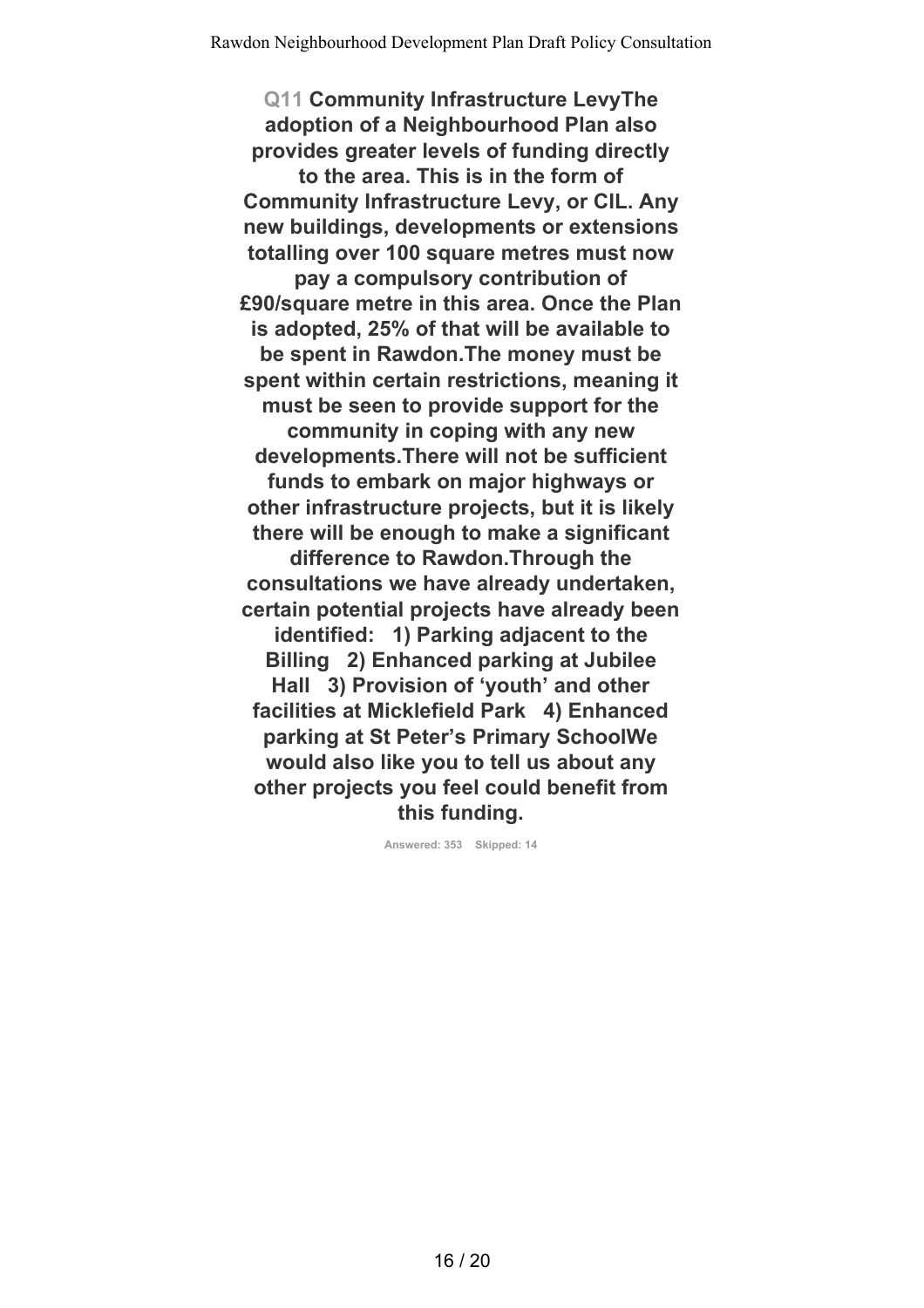

|                              | <b>Strongly Agree</b> | Agree  | <b>No Opinion</b> | <b>Disagree</b> | <b>Strongly Disagree</b> | <b>Total</b> | <b>Weighted Average</b> |
|------------------------------|-----------------------|--------|-------------------|-----------------|--------------------------|--------------|-------------------------|
| Parking by The Billing       | 40.17%                | 32.95% | 12.72%            | 9.83%           | 4.34%                    |              |                         |
|                              | 139                   | 114    | 44                | 34              | 15                       | 346          | 2.05                    |
| Parking at Jubilee Hall      | 35.82%                | 33.52% | 21.49%            | 6.88%           | 2.29%                    |              |                         |
|                              | 125                   | 117    | 75                | 24              | 8                        | 349          | 2.06                    |
| Micklefield Park Facilities  | 48.15%                | 33.90% | 10.26%            | 4.56%           | 3.13%                    |              |                         |
|                              | 169                   | 119    | 36                | 16              | 11                       | 351          | 1.81                    |
| Parking at St Peter's School | 43.90%                | 31.10% | 17.44%            | 3.20%           | 4.36%                    |              |                         |
|                              | 151                   | 107    | 60                | 11              | 15                       | 344          | 1.93                    |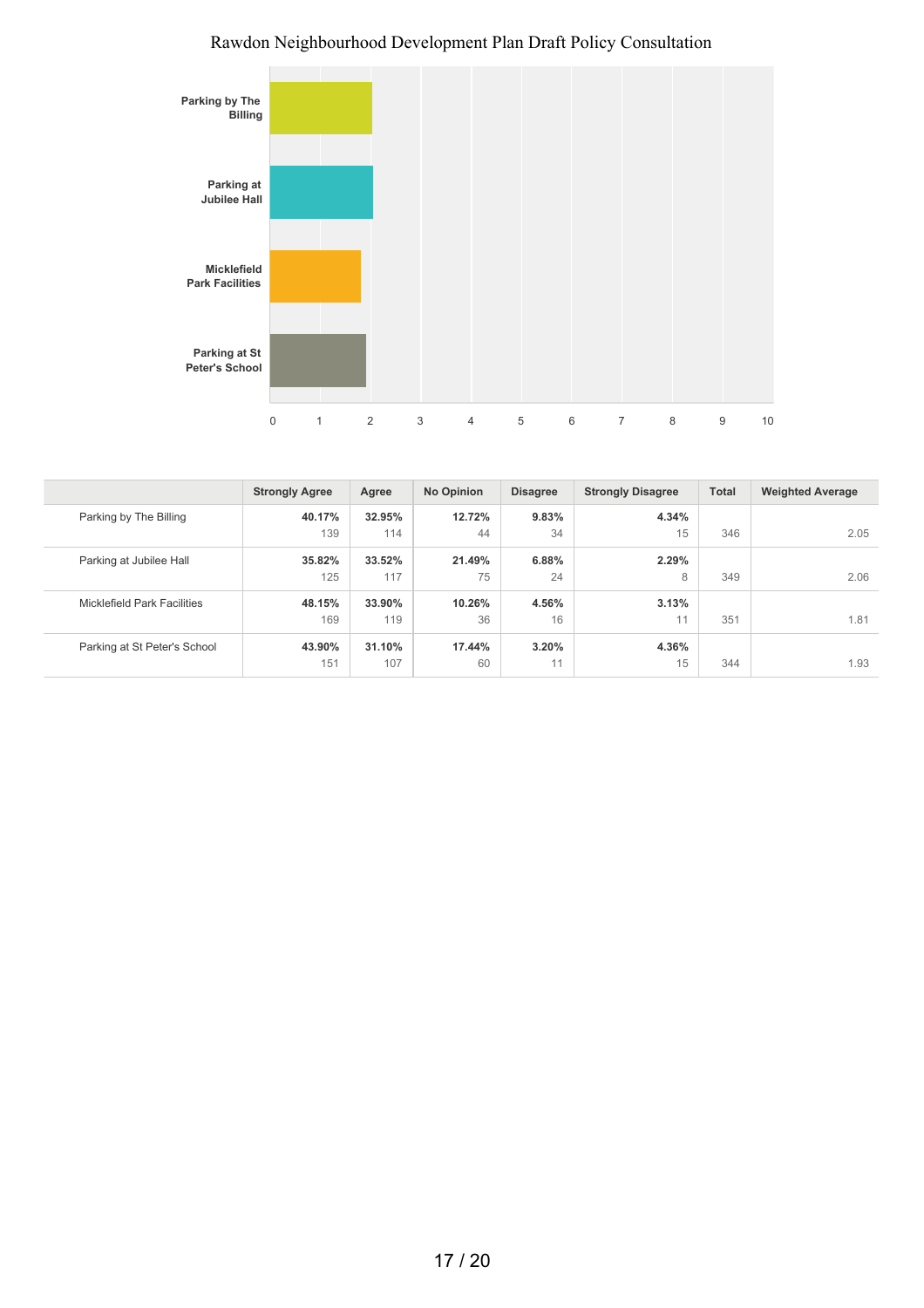**Q12 Your SuggestionsBearing in mind that CIL money must be used to help the community cope with the effects of any new housing, please tell us about any projects you think it could be spent on. Try to think in terms of things that might cost up to £10,000**

**Answered: 144 Skipped: 223**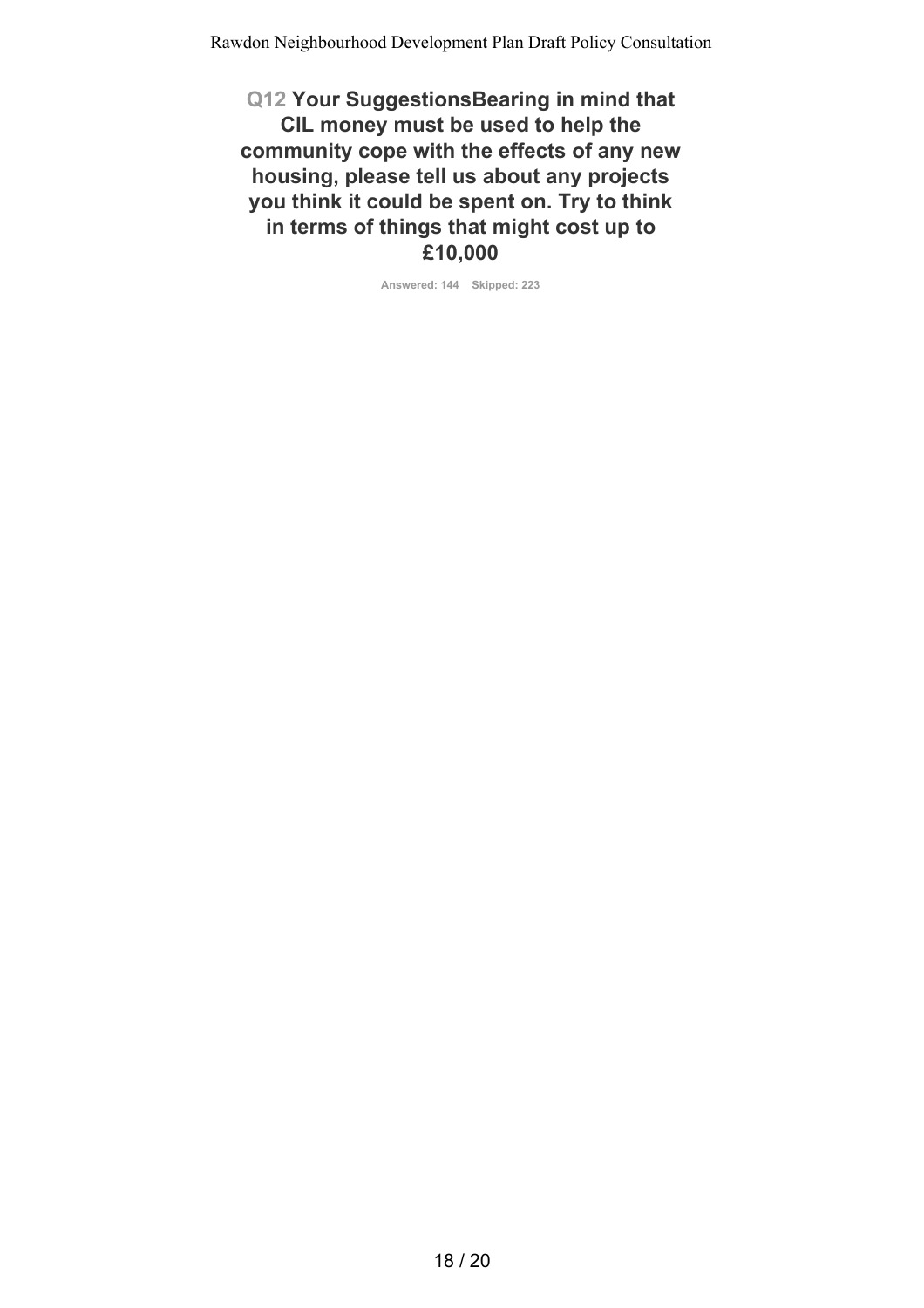**Q13 About YouIt would really help us if you could give us your post code. There are a few more questions about you that it would be helpful to know. Please only answer if you are comfortable doing so:It would also be useful if you wouldn't mind telling us a bit more about yourself. We won't use the information for anything other than the Neighbourhood Plan and we won't pass it on to anyone else.**

| Answered: 334 | Skipped: 33 |  |
|---------------|-------------|--|
|               |             |  |

| <b>Answer Choices</b> | <b>Responses</b>         |
|-----------------------|--------------------------|
| Name                  | 244<br>73.05%            |
| Company               | $\mathbf{0}$<br>$0.00\%$ |
| Address               | 235<br>70.36%            |
| Address 2             | $\mathbf{0}$<br>$0.00\%$ |
| City/Town             | 42<br>12.57%             |
| State/Province        | $0.00\%$<br>$\mathbb O$  |
| Postcode              | 321<br>96.11%            |
| Country               | $0.00\%$<br>$\mathbf 0$  |
| <b>Email Address</b>  | 47.01%<br>157            |
| Phone Number          | 50.30%<br>168            |